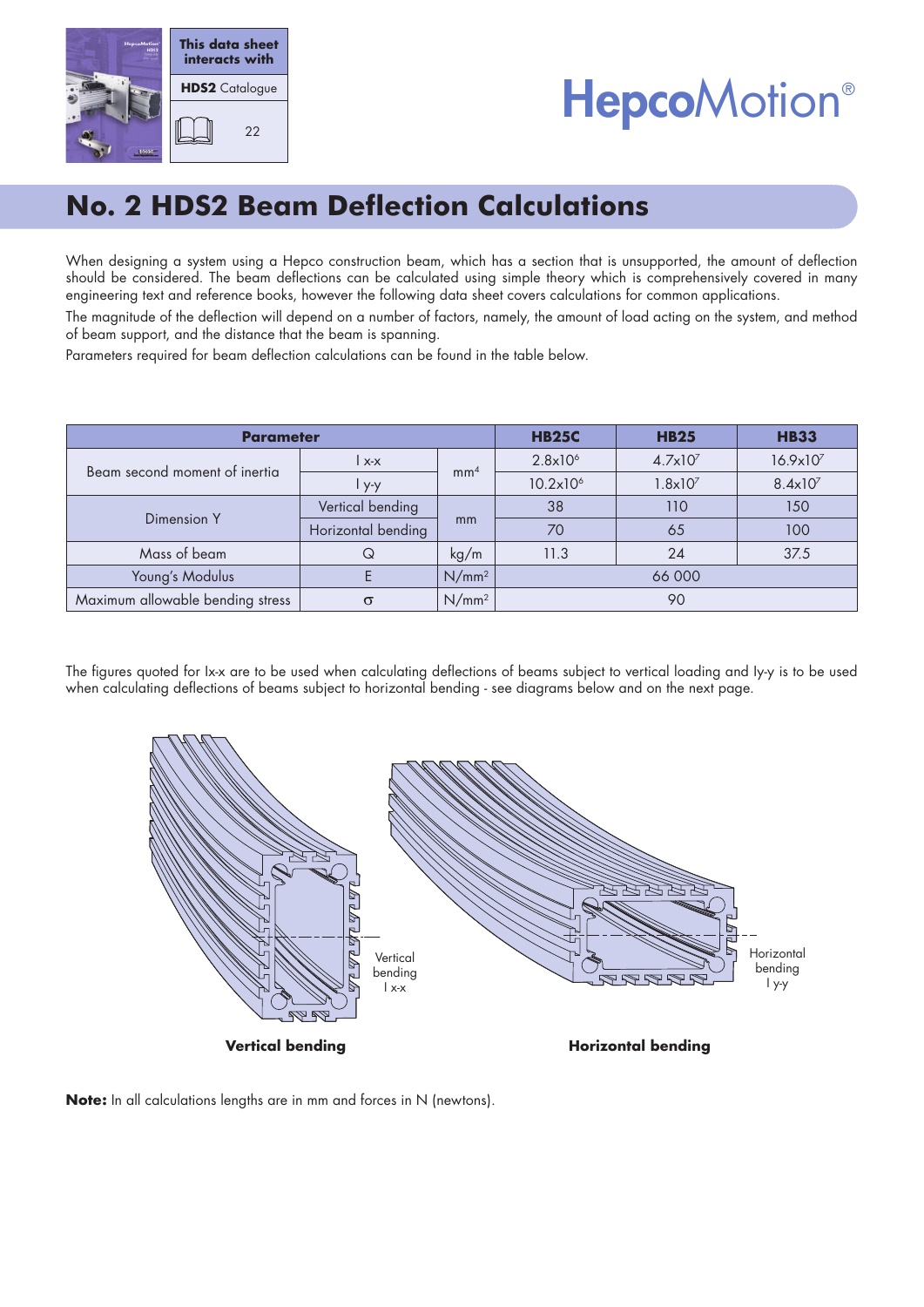### **No. 2 HDS2 Beam Deflection Calculations**



The beam deflection is accurately modelled by simple beam bending equations. The most common application is for a HDS2 construction beam supported at two points separated by a distance L (mm), subjected to a load acting at the midpoint of the span. The deflection d (mm) due to the applied load W (N) is measured adjacent to the point of loading. This is the worst case.



Where:  $E = \text{Young's Modulus of the aluminum material of the beams see table on  $[1]$ :$ I = Moment of inertia of the beam section, which can be found in the table on  $\Box$ 1;

In many cases, particularly those with long unsupported spans, the deflection of the beam under its own weight will be significant. In the case of beam of length L supported at it ends, the deflection at its centre due to its own weight will be as given in equation 2 below.

$$
d = \frac{5 \times L^3}{384 \times E \times 1} \times \frac{L \times Q \times g}{1000}
$$
 equation 2

Where Q is the mass of the beam in kg/m,  $g =$  acceleration due to gravity  $(= 9.81 \text{m/s}^2)$  and the other quantities are as per equation 1.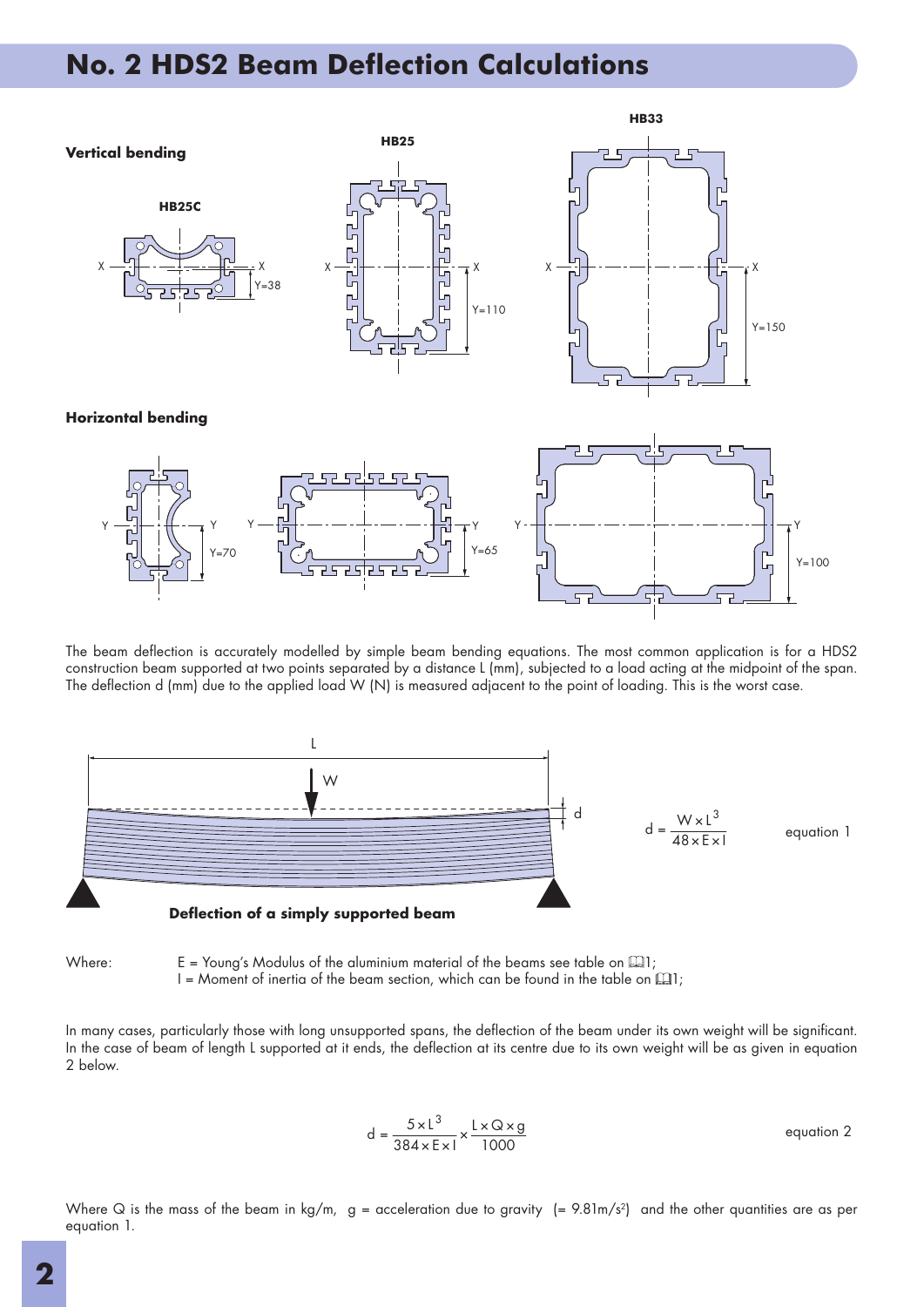#### **No. 2 HDS2 Beam Deflection Calculations**

The deflection of a beam, mounted as a cantilever axis can be calculated by similar methods: If a load W is applied at the end of the beam, and the distance from the point of load application to the edge of the support is L, then the beam deflection d at the point of load is given by equation 3 below;



**Defl ection of a cantilever beam**

The beam deflection at the end of a cantilever beam under the action of its own weight will be given by equation 4 below, where the symbols have the same meaning as for equations 1 & 2;

$$
d = \frac{L^3}{8 \times E \times 1} \times \frac{L \times Q \times g}{1000}
$$
 equation 4

The maximum load which can be put onto a beam is determined by the maximum allowable bending stress for the material. This can be found in the table on  $\Box$  The peak bending stress o for a given load on a simply supported beam is shown on the previous page. Y is the distance from the centre of the beam to its extreme edge in the direction of the applied load, see the diagram on  $\square$ 1.

peak stress 
$$
\sigma = \frac{W \times L \times y}{4 \times L}
$$

Re-arranging the above formula to determine the load capacity of a simply supported beam at the maximum allowable bending stress.

$$
beam strength = \frac{\sigma_{max} \times 4 \times 1}{L \times y}
$$
 equation 5

The maximum load capacities for a cantilever beam are given as.

$$
beam strength = \frac{\sigma_{max} \times l}{L \times y}
$$
 equation 6

The calculations in this data sheet refers to the deflection and load capacity of the construction beam sections without, back plates or slides fi tted. The addition of any or all of these will increase the stiffness of the beam, however such compound beams do not always follow the simple equations laid out above. The amount of stiffness effect will depend, to some degree on the application. The calculations also assume beams are "long" and may be slightly inaccurate for lengths much below 1m.